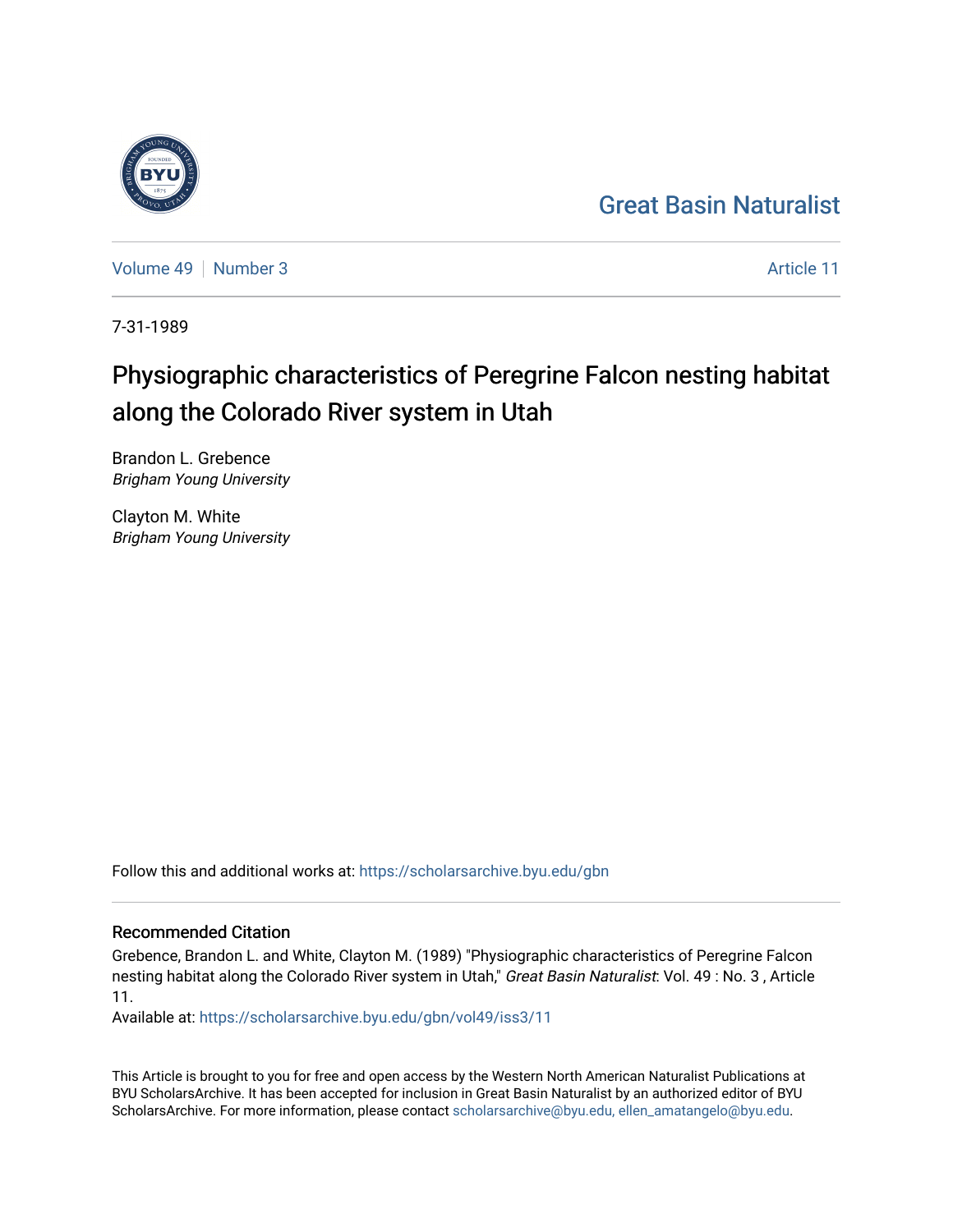#### PHYSIOGRAPHIC CHARACTERISTICS OF PEREGRINE FALCON NESTING HABITAT ALONG THE COLORADO RIVER SYSTEM IN UTAH

Brandon L. Grebence<sup>1,2</sup> and Clayton M. White<sup>1</sup>

ABSTRACT. —Portions of the Colorado, Dolores, Green, and San Rafael rivers in Utah were surveyed for the breeding Peregrine Falcon (Falco peregrinus anatum) from 1986 to 1988. Eleven physical variables were measured at nest cliffs  $(N = 22)$  and nonnest cliffs  $(N = 22)$  to discern descriptors of cliff choice and subsequent occupancy by breeding peregrines in unexplored habitat within the Colorado River and its tributaries. Ratio scale measurements were subjected to discriminant function analysis or the Mann-Whitney test to determine significant differences between cliff types. At nest cliffs, Rayleigh's and Kuiper's tests were applied to compass directions to ascertain mean direction and circular uniformity. None of the variables we selected revealed any appreciable descriptive ability, which suggests that certain physical attributes of a nest cliff are of questionable value in forecasting occupancy by breeding peregrines within that particular habitat.

Historical breeding density of the Peregrine Falcon (Falco peregrinus anatum) west of the Rocky Mountains was perceived as "extremely low, and this surely is not due to lack of knowledge" (Bond 1946: 107). In the early 1970s an analysis of Utah revealed 40 historical or recent breeding sites, but the majority (80%) were located within the Great Basin. Five of the 8 locations (65%) within the Colorado Plateau were suspected but not verified (Porter and White 1973). The 1975 North American Peregrine Survey suggested the possibility of only 6 additional breeding sites along major drainages of the Colorado Plateau (Fyfe et al. 1976). A survey of Glen Canyon National Recreation Area (GCNRA) in 1983 located 2 additional sites on the lower end of Lake Powell (USFWS report 1983). One year later U.S. Park Service lands occurring within Utah were comprehensively surveyed, and peregrine breeding density within GCNRA was more completely described (Enderson 1984). In <sup>1987</sup> <sup>a</sup> follow-up survey of GCNRA revealed 5 previously unknown sites (Peregrine Fund Inc., unpublished report 1987). Six additional sites along the Colorado (2), Dolores (1), Green (2), and San Rafael (1) rivers were located during the 1986-1988 breeding seasons (Utah Division of Wildlife Resources, unpublished reports 1986, 1988).

Habitat evaluation near known breeding sites in Arizona revealed an apparent commonality of several traits and led to the forma-

#### Study Area

The state of Utah is divided into four physiographic provinces: Basin and Range, Rocky Mountain, Colorado Plateau, and Basin and Range-Colorado Plateau Transition (Stokes 1977). The Colorado Plateau (eastern and southern one-third of Utah) has many subdivisions but, for the sake of simplicity, is further subdivided into two sections: the Uinta Basin and Canyonlands (Murphy 1981). The Canyonlands section comprises the southeastern quarter of Utah and is dissected by three major rivers: Colorado, Green, and San Juan. Only the San Juan River remains essentially unsurveyed for the presence of peregrines.

Between 14 and 17 June 1988 one of us (BLG) surveyed the Green River from the mouth of the San Rafael River to Mineral Bot tom, and during 9-14 July 1987 from Mineral

tion of a predictive model for cliff occupancy by breeding adults (Ellis 1982). The habitat within Arizona, however, was very heterogeneous. A characterization of total peregrine breeding habitat in a more uniform habitat than Arizona has been attempted for the Colorado Plateau (Teresa 1989). Our study objective has been to identify within a more homogeneous habitat physiographic variables that reliably predict cliff choice and occupancy in previously unexplored habitat of the Colorado River and its tributaries.

Department ofZoology, Brigham Young University, Provo, Utah 84602.

<sup>2</sup> Present address: 2933 Azalea Street, Pueblo, Colorado 81005.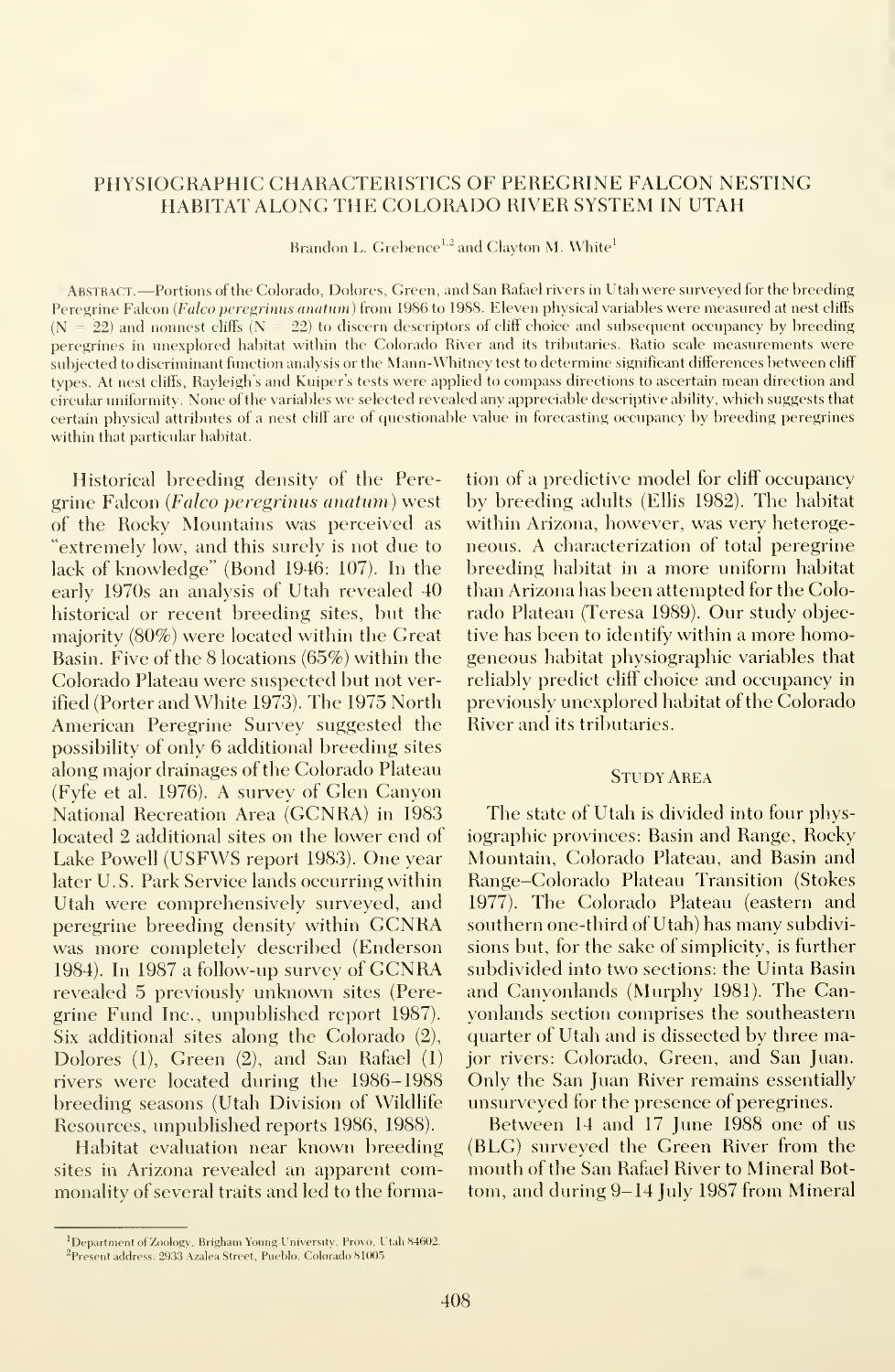

San Juan Fig. 1. River sections surveyed (denoted by arrows) on the Colorado, Green, Dolores, and San Rafael rivers for Peregrine Falcons in southeastern Utah.

Bottom to its confluence with the Colorado River (ca 163 km). One of the Green River's main tributaries, the San Rafael River, was surveyed from Buckhorn Wash to Swazy's Leap on 5-6 May 19S8 (ca 49 km). Between 18 April and 16 June 1987 the Colorado River was surveyed from the eastern end of Professor Valley (ca 47 km east of Moab, Utah) to Page, Arizona (ca 462 km). The Dolores River (another Colorado River tributary) was sur veyed from the Colorado border to the mouth of Fisher Creek on 22-23 April 1986 (ca 9 km; Fig. 1). Each of the aforementioned rivers probably contains nesting peregrines not observed in these surveys.

The majority of the Canyonlands section is classified as part of the Great Basin Desert (Larson 1970), with an annual precipitation of 13-20 cm (U.S. Dept. of Commerce NOAA-EDS 1973). Maximum and minimum re corded temperatures <sup>1</sup> April-30 June 1987 ranged from -3.3 <sup>C</sup> (1 April) to <sup>40</sup> <sup>C</sup> (14 June; NOAA Utah Climatological Data 1987).

Fremont cottonwood (Populus fremontii), the dominant tree along the Green, Dolores, and Colorado rivers, forms irregularly clus tered communities in riparian zones. Thick vegetation typifies this riparian zone, primarily tamarisk (Tamarix ramosissima) inter-

spersed with narrowleaf willow *(Salix exigua)*, black willow (S. gooddingii), singleleaf ash (Fraxinus anomala), desert olive (Forestiera pubescens), Emory seepwillow (Baccharis emoryi), Rio Grande seepwillow (B. salicina), squawbush (*Rhus trilobata*), arrowweed (*Pul*chea sericea), and common reed (Phragmites australis). Floodplain regions along the Colorado and Green rivers have their own distinct community of shrubs, including four-wing saltbush (Atriplex canescens), torrey seepweed {Suaeda torreyana), greasewood (Sarcobatus vermiculatus), rubber rabbitbrush (Chrysothamnus nauseosus), viscid rabbit brush (C. *viscidiflorus*), and skunkbush (R. aromatica). Vegetative communities above the cliff walls are dominated by blackbrush (Coleogyne ramosissima ) and shadscale (Atriplex confertifolia). Tamarisk is ubiquitous in<br>GCNRA where shoreline regions have sufficient soil to support vegetative cover. Rocky hillsides are dominated by xerophytic vegetation, predominantly blackbrush and shadscale (Flowers 1959). The diversity of plants pro motes a diversity of prey species that may be a critical factor for peregrine numbers.

Persistent flooding of the Dolores River has prevented thick vegetative communities in its riparian areas. Talus slopes above the river and the communities above cliff walls are dominated by Utah juniper (Juniperus osteo sperma) and pinyon pine (Pinus edulis).

The dominant tree along the San Rafael River is also Fremont cottonwood, and the understory communities are predominantly tamarisk, greasewood, and four-wing salt bush. Talus slopes and areas above cliff walls are dominated by pinyon pine and Utah juniper (Foster 1968).

#### **METHODS**

A breeding site, or eyrie, is defined as <sup>a</sup> ledge or pothole in association with a nest scrape. A nest cliff is defined as the rock for mation surrounding the eyrie (see Runde and Anderson 1986). Cliff brink is defined as that point where a rope is necessary for further downward travel. Cliff base is defined as that point of the talus slope where climbing skills are necessary for further upward travel.

Adult peregrines were initially located with a spotting scope or binoculars. Once a pre sumed breeding territory was located, a sec ond visit was undertaken in order to confirm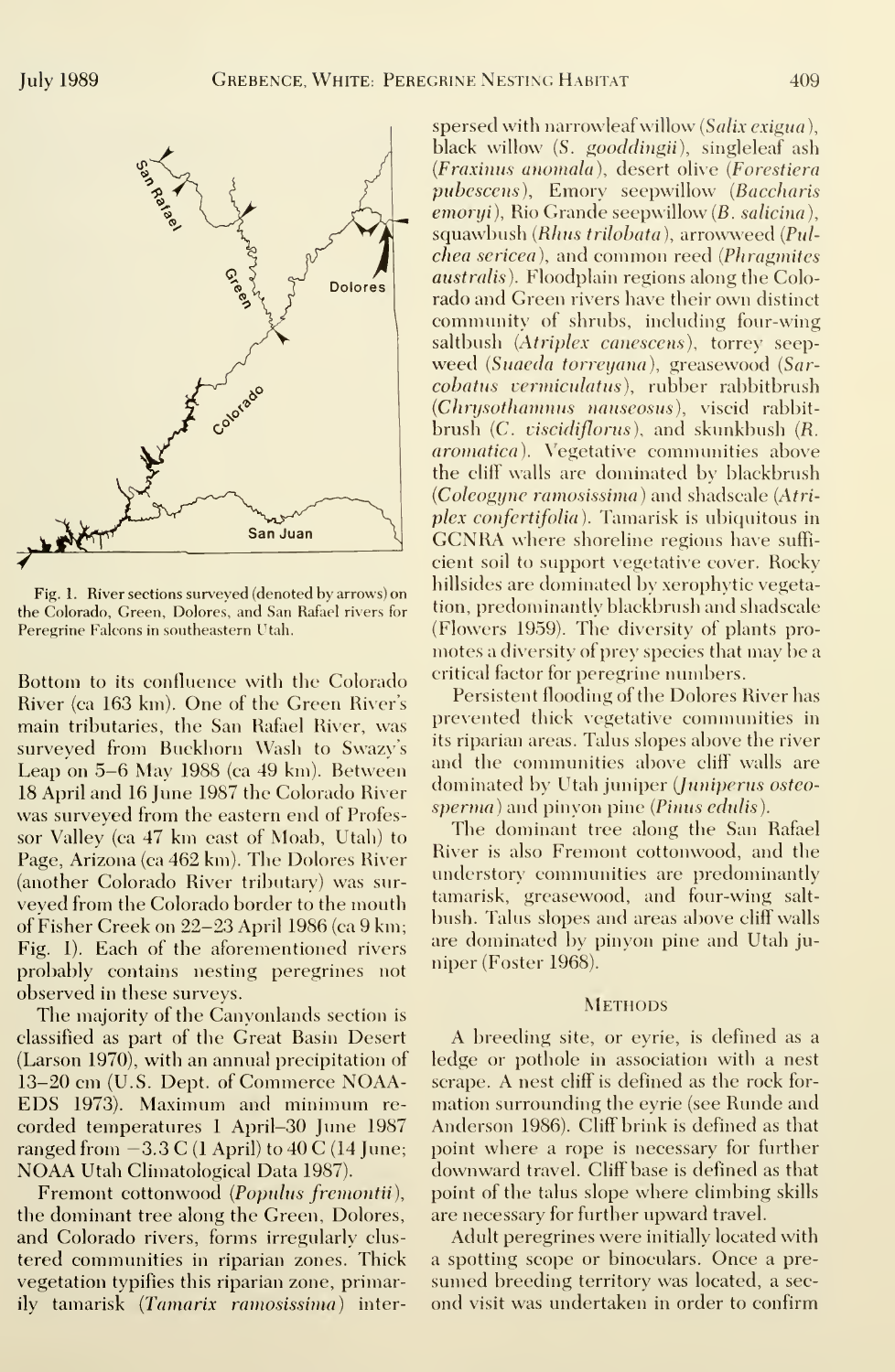eyrie occupancy and location. Eyrie locations were plotted on USGS 7.5' or 15' topographicquadrangle maps by positioning a compass at an obvious land feature and recording azimuth to the eyrie. Eight of the nest cliffs were surveyed on land and the remaining 14 from a boat.

Actual eyrie location was determined by observing one adult relieve its mate from in cubation. Once the exact eyrie location was ascertained, an azimuth (EYAZI) could be determined. A clinometer (Suunto PM-5/360 PC. Finland) was used to record percentage readings of the cliff brink, eyrie position, boundary between sandstone layers, and cliff base (Mosher et al. 1987, Runde and Anderson 1986). Each cliff section, together with its corresponding percentage reading, was multiplied by the cliff height (CHEIGHT: dis tance from the cliff brink to the cliff base) to yield estimates of eyrie height (EHEIGHT: distance from the cliff brink to the eyrie), eyrie to base height (EYBASE: distance from the eyrie to the cliff base), and sandstone layer height. Initially, a rangefinder was used in conjunction with the clinometer to determine CHEIGHT. When the calculated CHEIGHT was compared with the estimated CHEIGHT taken from a topographic map, a lack of consistency in rangefinder distances was evident. Apparently, excessive vibrations altered dis tance calibrations, which then produced erro neous measurements. Subsequently, esti mated CHEIGHTs derived from topographic maps were used exclusively to determine EHEIGHT and EYBASE (Table 1).

In Britain, Ratcliffe (1962:25) observed, for peregrines and common raven (Corvus corax), that "in the most rugged country each species reaches <sup>a</sup> maximum breeding density and there is usually a large excess of suitable nesting cliffs." The Canyonlands section of southern Utah contains some of the most rugged terrain in the United States (Murphy 1981). Accordingly, nonnest cliffs  $(N = 22)$ were selected arbitrarily along the same river corridors that had nest cliffs, the sole criterion being the presence of at least one obvious ledge or pothole that could function as an eyrie. Identical measurements were taken at nest and nonnest cliffs (Tables 1, 2). Nonnest cliffs were not selected at random because randomly selected sites could not always be included from a logistical standpoint. Fur thermore, random selection could not always include cliff faces that contained ledges or potholes, which would render comparisons with nest cliffs meaningless.

A 5-km distance was used as <sup>a</sup> radius for each eyrie, based on the work of Enderson and Kirven (1983) and Mearns (1985), for the determination of total elevational gain (TOT-GAIN), defined as the maximum elevation minus the minimum elevation found within that circle. Additional map measurements included the shortest distance to water (DWATER) and the corresponding azimuth (AWATER), cliff azimuth (CLAZI), cliff brink elevation (CELEV), and eyrie elevation (EELEV; Table 1). CHEIGHT estimation was determined from eyrie location-azimuth, which also provided CELEV. The cliff base reading on 15' maps was determined from a land-area and slope-indicator template (Reproduction Specialties Inc.).

At nest cliffs, CLAZI, EYAZI, and AWA-TER were tested for significant mean directions by employing Rayleigh's test (Zar 1984), and for circular uniformity by using Kuiper's test (Mardia 1972). At both nest and nonnest cliffs, EHEIGHT, EYBASE, TOTGAIN, DWATER, and CELEV were subjected to <sup>a</sup> stepwise discriminant function analysis (DFA) using the SPSS statistical package (Nie et al. 1975) to determine differences between cliff types. CHEIGHT (the sum of EHEIGHT and and EELEV (equivalent to EHEIGHT) were determined to be con founding variables and were excluded from the analysis. The five variables entered into the DFA were well within the recommended sample size of at least three times the number of variables to be measured (Williams and Titus 1988).

Of the three sandstones of the Glen Canyon Group (Navajo-Kayenta-Wingate), the Kayenta Sandstone layer was utilized most frequently for eyrie placement (80%). An at tribute of the Kayenta Sandstone layer is erosion into ledgy slopes (Baars 1972), which pre sumably provides a variety of nest sites from which to choose. Three variables of Kayenta Sandstone cliffs were compared for significant differences by using the Mann-Whitney test (Conover 1980; nest cliffs  $N = 12$  and nonnest cliffs  $N = 11$ ). These variables were Kayenta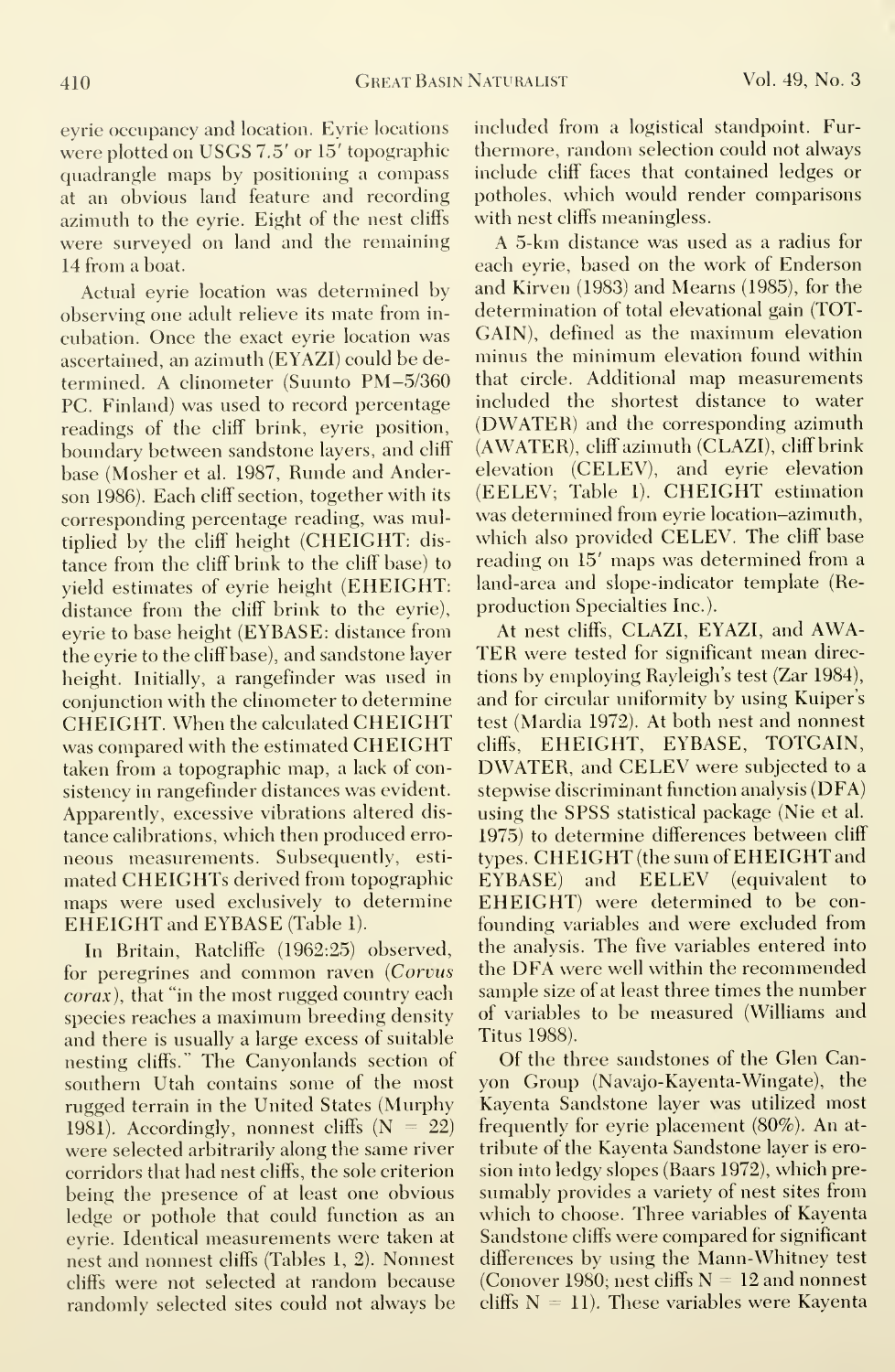|                         |           | Height(m)             |                                  |                    | Elevation (m)      |                            |                  | Azimuth   |             |                                                 |
|-------------------------|-----------|-----------------------|----------------------------------|--------------------|--------------------|----------------------------|------------------|-----------|-------------|-------------------------------------------------|
| <b>Site</b><br>no.      | $Cliff^a$ | Eyrieb<br>to<br>brink | Eyrie <sup>c</sup><br>to<br>base | Cliff <sup>d</sup> | Eyrie <sup>e</sup> | Total <sup>f</sup><br>gain | $Cliff^{\kappa}$ | Eyrieh    | To<br>water | <b>Distance</b><br>to water <sup>k</sup><br>(m) |
| $\mathbf{I}$            | 110       | 15                    | 95                               | 1341               | 1326               | 395                        | 103              | 107       | 140         | 168                                             |
| $\overline{2}$          | 305       | 45                    | 260                              | 1524               | 1479               | 529                        | 163              | 201       | 188         | 411                                             |
| 3                       | 98        | 27                    | 71                               | 1780               | 1753               | 638                        | 204              | 183       | 208         | 2478                                            |
| $\overline{1}$          | 122       | 19                    | 103                              | 1536               | 1517               | 418                        | 131              | 90        | 134         | 518                                             |
| $\overline{5}$          | 79        | $\overline{5}$        | 74                               | 1207               | 1202               | 444                        | <b>108</b>       | 125       | 124         | 74                                              |
| $\,$ 6 $\,$             | 274       | 17                    | 257                              | 1402               | 1385               | 303                        | 14               | 55        | 48          | 257                                             |
| $\overline{7}$          | 183       | 54                    | 129                              | 1402               | 1348               | 340                        | 214              | 217       | 223         | 183                                             |
| $8\,$                   | 98        | 28                    | 70                               | 1500               | 1472               | 566                        | 110              | 68        | 90          | 808                                             |
| $\overline{9}$          | 122       | 45                    | 77                               | 1402               | 1357               | 354                        | 60               | 51        | 48          | 91                                              |
| 10                      | 140       | 45                    | 95                               | 1268               | 1223               | 517                        | 97               | 25        | 112         | 152                                             |
| 11                      | 134       | $28\,$                | 106                              | 1841               | 1813               | 595                        | 170              | 153       | 135         | 2981                                            |
| 12                      | 146       | 31                    | 115                              | 1487               | 1456               | 436                        | 46               | 26        | 43          | 305                                             |
| 13                      | 110       | 3                     | 107                              | 1329               | 1326               | 445                        | 42               | 34        | 49          | 107                                             |
| 14                      | 158       | 101                   | 57                               | 1621               | 1520               | 654                        | 60               | 43        | 55          | 290                                             |
| 15                      | 165       | 70                    | 95                               | 1292               | 1222               | 648                        | 20               | 350       | 20          | 94                                              |
| 16                      | 116       | 10                    | 106                              | 1640               | 1630               | 538                        | 135              | 125       | 132         | 274                                             |
| 17                      | 134       | 44                    | 90                               | 1353               | 1309               | 507                        | 307              | 241       | 306         | 107                                             |
| 18                      | 122       | 13                    | 109                              | 1402               | 1389               | 515                        | 95               | <b>S3</b> | 72          | 229                                             |
| 19                      | 116       | 74                    | 42                               | 1244               | 1170               | 275                        | <b>S3</b>        | 65        | 90          | 42                                              |
| 20                      | 104       | 16                    | 88                               | 1232               | 1216               | 401                        | 78               | 69        | 90          | 88                                              |
| 21                      | 97        | 21                    | 76                               | <b>1865</b>        | <b>1844</b>        | 531                        | 222              | 190       | 207         | 457                                             |
| 22                      | 171       | 49                    | 122                              | 1609               | 1560               | 710                        | 118              | 105       | 115         | 335                                             |
| $\overline{\mathbf{x}}$ | 141       | 35                    | 107                              | 1467               | 1433               | 489                        | 101              | 90        | 103         | 475                                             |
| SD                      | 54        | 24                    | 53                               | 189                | 191                | 116                        | 67               | 71        | 66          | 738                                             |

TABLE 1. Characteristics of nest cliffs.

<sup>a</sup>CHEIGHT, <sup>b</sup>EHEIGHT: "EYBASE, <sup>d</sup>CELEV, "EELEV, <sup>f</sup>TOTGAIN, "CLAZI, <sup>h</sup>EYAZI, <sup>)</sup>AWATER, <sup>1</sup>DWATER (as referenced in text)

TABLE 2. Characteristics of nonnest cliffs.

|                | Height(m) |                                             |                                  | Elevation $(m)$ |                    |                            | Azimuth        |        |                          |                                                 |
|----------------|-----------|---------------------------------------------|----------------------------------|-----------------|--------------------|----------------------------|----------------|--------|--------------------------|-------------------------------------------------|
| Site<br>no.    | $Cliff^a$ | Eyrie <sup>b</sup><br>$\mathbf{t}$<br>brink | Eyrie <sup>c</sup><br>to<br>base | $Cliff^d$       | Eyrie <sup>e</sup> | Total <sup>t</sup><br>gain | $Cliff^{\pi}$  | Eyrich | To<br>water <sup>1</sup> | <b>Distance</b><br>to water <sup>k</sup><br>(m) |
| 23             | 146       | 35                                          | 111                              | 1731            | 1696               | 829                        | 293            | 246    | 307                      | 442                                             |
| 24             | 61        | 11                                          | 50                               | 1768            | 1757               | 638                        | 62             | 32     | 204                      | 3164                                            |
| 25             | 49        | $\overline{5}$                              | 44                               | 1585            | 1580               | 600                        | 111            | 119    | 44                       | 2012                                            |
| 26             | 61        | 6                                           | 55                               | 1463            | 1457               | 611                        | 135            | 107    | 115                      | 351                                             |
| 27             | 146       | 6                                           | 140                              | 1426            | 1420               | 390                        | 64             | 63     | 64                       | 76                                              |
| 28             | 110       | 14                                          | 96                               | 1877            | 1863               | 594                        | 205            | 158    | 222                      | 640                                             |
| 29             | 122       | 9                                           | 113                              | 1829            | 1820               | 589                        | 203            | 181    | 157                      | 1975                                            |
| 30             | 85        | $_{11}$                                     | 74                               | 1853            | 1842               | 582                        | 156            | 125    | 34                       | 792                                             |
| 31             | 43        | 18                                          | 25                               | 1323            | 1305               | 394                        | 223            | 257    | 180                      | 122                                             |
| 32             | 195       | 49                                          | 146                              | 1780            | 1731               | 715                        | 88             | 101    | 96                       | 671                                             |
| 33             | 110       | 24                                          | 86                               | 1451            | 1427               | 654                        | 253            | 270    | 274                      | 305                                             |
| 34             | 293       | 6                                           | 287                              | 1634            | 1628               | 799                        | 135            | 129    | 119                      | 335                                             |
| 35             | 55        | 11                                          | $-1-1$                           | 1183            | 1172               | 233                        | $\overline{7}$ | -1     | 10                       | 54                                              |
| 36             | 73        | 9                                           | 64                               | 1280            | 1271               | 427                        | 95             | 84     | 103                      | 107                                             |
| 37             | 158       | 26                                          | 132                              | 1560            | 1534               | 398                        | 110            | 105    | 110                      | 168                                             |
| 38             | 85        | 8                                           | 77                               | 1244            | 1236               | 397                        | 86             | $82\,$ | 86                       | 91                                              |
| 39             | 128       | 28                                          | 100                              | 1256            | 1228               | 329                        | 345            | 330    | 311                      | 101                                             |
| 40             | 79        | 31                                          | 48                               | 1207            | 1176               | 648                        | 277            | 272    | 295                      | 61                                              |
| 41             | 219       | 15                                          | 204                              | 1499            | 1484               | 471                        | 30             | 63     | 30                       | 244                                             |
| 42             | 195       | 33                                          | 162                              | 1402            | 1369               | 460                        | 82             | 76     | 82                       | 229                                             |
| 43             | 226       | 9                                           | 217                              | 1353            | 1344               | 374                        | 65             | 70     | 72                       | 244                                             |
| 44             | 122       | 47                                          | 75                               | 1402            | 1355               | 340                        | 80             | 97     | 106                      | 259                                             |
| $\overline{x}$ | 126       | 19                                          | 107                              | 1505            | 1486               | 521                        | 97             | 94     | 85                       | 566                                             |
| <b>SD</b>      | 65        | 13                                          | 64                               | 218             | 219                | 156                        | 85             | 79     | 85                       | 776                                             |

<sup>a</sup>CHEIGHT; <sup>b</sup>EHEIGHT; <sup>e</sup>EYBASE; <sup>d</sup>CELEV; <sup>e</sup>EELEV, <sup>f</sup>TOTGAIN, <sup>g</sup>CLAZI; <sup>h</sup>EYAZI; <sup>J</sup>AWATER, <sup>k</sup>DWATER (as referenced in text).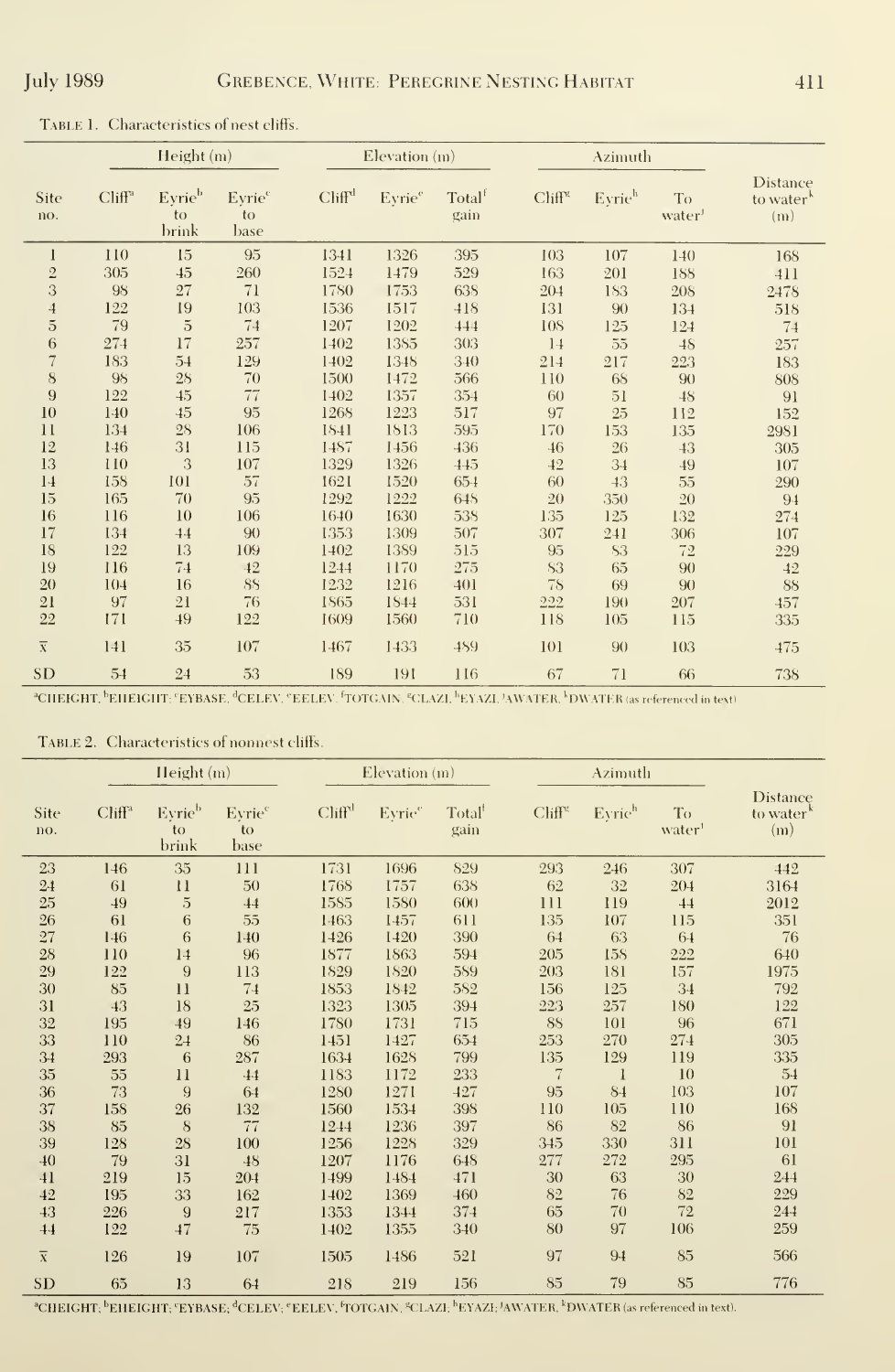Table 3. Characteristics of Kayenta-Wingate Sandstone nest cliffs.

|                         | Height(m) |                           |    |    |                |                              |  |  |
|-------------------------|-----------|---------------------------|----|----|----------------|------------------------------|--|--|
| Site:<br>no.            |           | Cliff Wingate % Kayenta % |    |    |                | Evrie<br>(as a % of Kaventa) |  |  |
| 3                       | 98        | 62                        | 63 | 36 | 37             | 75                           |  |  |
| $\overline{1}$          | 122       | 90                        | 74 | 32 | 26             | 60                           |  |  |
| 5                       | 79        | 47                        | 60 | 32 | 40             | 18                           |  |  |
| 8                       | 98        | 70                        | 71 | 28 | 29             | 100                          |  |  |
| 9                       | 122       | 77                        | 63 | 45 | 37             | 100                          |  |  |
| 11                      | 134       | 106                       | 79 | 28 | 21             | 100                          |  |  |
| 12                      | 146       | 90                        | 62 | 56 | 38             | 56                           |  |  |
| 13                      | 110       | 107                       | 98 | 3  | $\overline{2}$ | 100                          |  |  |
| 16                      | 116       | 97                        | 83 | 19 | 17             | 50                           |  |  |
| 17                      | 134       | 90                        | 67 | 44 | 33             | 100                          |  |  |
| 18                      | 122       | 83                        | 68 | 39 | 32             | 33                           |  |  |
| 21                      | 97        | 67                        | 69 | 30 | 31             | 70                           |  |  |
| $\overline{\textbf{x}}$ | 115       | 82                        | 71 | 33 | 29             | 72                           |  |  |
| SD                      | 18        | 17                        | 10 | 13 | 10             | 28                           |  |  |

TABLE 4. Characteristics of Kaventa-Wingate Sandstone nonnest cliffs.

|                | Height(m) |                                |    |         |    |                     |  |  |  |
|----------------|-----------|--------------------------------|----|---------|----|---------------------|--|--|--|
|                |           | Site Cliff Wingate % Kayenta % |    |         |    | Eyrie               |  |  |  |
| no.            |           |                                |    |         |    | (as a % of Kaventa) |  |  |  |
| 23             | 146       | 101                            | 69 | 45      | 31 | 78                  |  |  |  |
| 24             | 61        | 47                             | 77 | 14      | 23 | 83                  |  |  |  |
| 26             | 61        | 50                             | 82 | 11      | 18 | 52                  |  |  |  |
| 27             | 146       | 117                            | 80 | 29      | 20 | 22                  |  |  |  |
| 28             | 110       | 76                             | 70 | 34      | 30 | 43                  |  |  |  |
| 29             | 122       | 111                            | 91 | $_{11}$ | 9  | 80                  |  |  |  |
| 30             | 85        | 74                             | 87 | 11      | 13 | 100                 |  |  |  |
| 31             | 43        | 25                             | 58 | 18      | 42 | 100                 |  |  |  |
| 36             | 73        | 61                             | 83 | 12      | 17 | 71                  |  |  |  |
| 37             | 158       | 99                             | 62 | 59      | 38 | 44                  |  |  |  |
| 38             | 85        | 56                             | 66 | 29      | 34 | 27                  |  |  |  |
| $\overline{X}$ | 99        | 74                             | 75 | 25      | 25 | 64                  |  |  |  |
| <b>SD</b>      | 38        | 28                             | 10 | 15      | 10 | 26                  |  |  |  |

Sandstone height (KSH), EHEIGHT expressed as a percentage of the KSH, and the KSH expressed as a percentage of CHEIGHT (Tables 3, 4).

#### **RESULTS**

Traditional utilization of nest cliffs is a wellknown aspect of peregrine breeding biology (Hickey 1942, Ferguson-Lees 1951, Cade 1960, Ratcliffe 1962, Newton 1976, White and Cade 1971. Mearns and Newton 1984). The persistence of the phenomenon has been hypothesized to involve prey specialization (Cade 1960), territorial familiarity and concomitant reproductive success (Newton 1979), the reduction of competition and stability of populations (White and Cade 1971), and insolation considerations (Cade 1960, Porter and White 1973, Kuyt 1980, Pruett-Jones et al. 1981). This habituation to specific nest eliffs was used to census and relocate 10 eyries discovered prior to 1986 (Enderson 1984).

Spacing regularity in unbroken habitat is an additional feature that describes peregrine breeding distribution (Beebe 1960, Cade 1960, Ratcliffe 1962, Newton 1976). A consistent minimum distance presumably is related to population stability (Rateliffe 1962), the regulation of breeding density in accord with available resources (Newton et al. 1977), and the reduction of intraspecific conflicts during breeding or hunting (Newton 1979). Six additional evries were discovered in 1986-1987 by assuming this regular spacing between eyries.

All four rivers contain sections characterized by a nearly continuous line of cliffs on either side, which face virtually every azimuth of the compass. Of the nest cliffs surveved, 12 were Wingate and Kaventa sandstones and 3 were Navajo Sandstone. On lower Lake Powell, from Wahweap Marina to Mountain Sheep Canyon, 3 nest cliffs were Morrison Formation sandstones and 1 was Entrada Sandstone. Remaining nest cliffs (N  $=$  3), located from Hite Marina to the mouth of the Green River, were Cedar Mesa Sandstone. Eleven of the nonnest cliffs were Wingate and Kaventa sandstones, 3 were Navajo Sandstone, 4 were Cedar Mesa Sandstone, and 4 were of sandstones of the Morrison Formation (Hintze 1973).

#### Univariate Analysis

Means and standard deviations of the three measured variables of Kayenta-Wingate sandstone cliffs are shown in Tables 3 and 4. No significant differences were revealed between nest cliffs and nonnest cliffs for the KSH  $(p > .50,$  Mann-Whitney), KSH expressed as a percentage of the CHEIGHT  $(p > .15, )$ Mann-Whitnev), and EHEIGHT expressed as a percentage of KSH  $(p > .35,$  Mann-Whitney).

For nest cliffs, CLAZI, EYAZI, and AWA-TER revealed significant mean directions (101°, 90°, and 103°; p < .005, p < .01, and  $p < .005$ , respectively; Rayleigh's test; Tables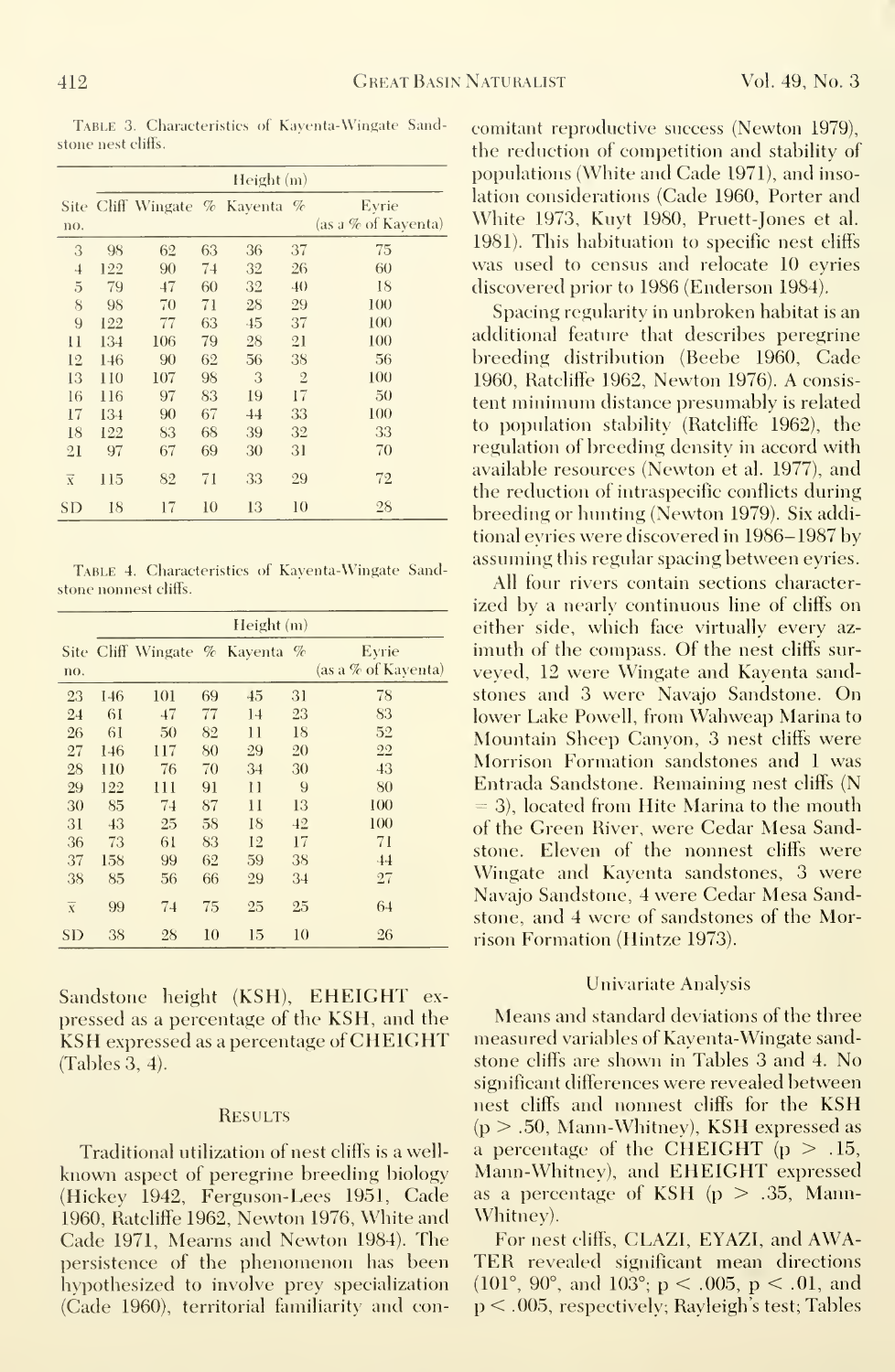TABLE 5. Classification results of discriminant analysis of physiographic characteristics of Peregrine Falcon nest ing habitat along the Colorado River.

|                 |    | Predicted group membership                         |         |  |  |
|-----------------|----|----------------------------------------------------|---------|--|--|
| Actual<br>group | N  | <b>Nest</b>                                        | Nonnest |  |  |
| nest            | 22 | 1 <sub>0</sub>                                     | 12.     |  |  |
|                 |    | 45.5%                                              | 54.5%   |  |  |
| nonnest         | 22 |                                                    | 17      |  |  |
|                 |    | 22.7%                                              | 77.3%   |  |  |
|                 |    | [61.4% of grouped cases were correctly classified] |         |  |  |

TABLE 6. Summary of stepwise discriminant analysis including the standardized canonical discriminant function coefficients for two of the five variables measured at nest cliffs and nonnest cliffs.

| Variable       |                             | Wilks'<br>Step Lambda | Significance<br>level | Standardized<br>Discriminant<br>Function<br>Coefficients |  |
|----------------|-----------------------------|-----------------------|-----------------------|----------------------------------------------------------|--|
| <b>EHEIGHT</b> |                             | .86                   | .01                   | .98                                                      |  |
| <b>TOTGAIN</b> | $\mathcal{D}_{\mathcal{L}}$ | .84                   | .02                   | $-.42$                                                   |  |

1, 2), and in each case azimuths were not uniform about the compass ( $p < .05$ ,  $p < .05$ , and  $p < .005$ , respectively; Kuiper's test).

#### Discriminant Analysis and Classification

The key objective of the DFA is to predict group membership given a particular linear measurement (Williams 1983). The relative strength of this predictive ability is displayed on the classification table (Table 5). A cursory scan reveals the lack of a satisfactory separation between nest cliffs and nonnest cliffs. This effect may be the result of a violation of equality of the variance-covariance matrices, which distorts predictive ability, or the result of the arbitrary selection of nonnest cliffs. A test for the equality of two population correlation coefficients indicated that correlation coefficients of the two cliff types were equal. The implication of this result is a difference in variances. The variability in TOTGAIN and **EHEIGHT** is shown in Figure 2.

Two of the five variables, EHEIGHT and TOTGAIN, revealed significant group separation (Table 6). However, since the variancecovariance matrices were significantly different from each other  $(p=.03)$ , a key assumption of discriminant analysis was violated. This may have compromised the ability of the DFA to effectively separate nest cliffs from nonnest cliffs.

#### **DISCUSSION**

While the relative importance of cliff height the peregrine population east of the Rockies, extremely high cliffs represented an "ecological magnet" and were the single most important factor for occupancy. This concept was disputed as an "oversimplification when one tries to apply it in the west" (Bond 1946:107). Cade (1960) argued that the concept detracted from other factors that were better determinants. High cliffs were not considered requisite for nesting (Beebe 1960), nor were they preferred or related to nesting success (Herbert and Herbert 1965). Cliff height was discounted as unimportant for Colorado evries, but total elevational gain was deemed to be significant (Enderson and Craig 1979). Ratcliffe (1962) countered that in Great Britain cliff height was an attractant and hypothesized that an increased choice of nest sites and security from intervention were responsible. He further suggested that total elevational gain as well as lateral extent were more important than the verticality of the nest cliff itself.

Figure 2 indicates that a wide range of topographical relief occurred at nest cliffs; it also shows that outlier cliffs had evries positioned lower on the cliff face. This wide range reflects contrasts between the relationship of geological formations from location to location. TOT-GAIN may be related to the stoop mode of hunting, where the peregrine "usually needs a considerable advantage in height over its intended prey" (Ratcliffe 1980:153). **EHEIGHT** has a rather narrow range with three exceptions (see Fig. 2). Again this effect is the result of geology. The majority (82%) of the nest cliffs had a sandstone layer (particularly Kaventa Sandstone), with numerous ledges less than 50 m from the brink of the cliff (Figs. 2, 3). It is possible that the arbitrary manner in which potential ledges were designated on noneyrie cliffs resulted in the weak separation of cliff types in the DFA.

Availability of a bathing site was considered requisite for cliff occupancy (Bond 1946, Cade 1960). Rivers were considered essential components of peregrine habitat in Alaska because they provided the erosional agent for formation of cliffs and they supplied the riparian habitat necessary for some of the preferred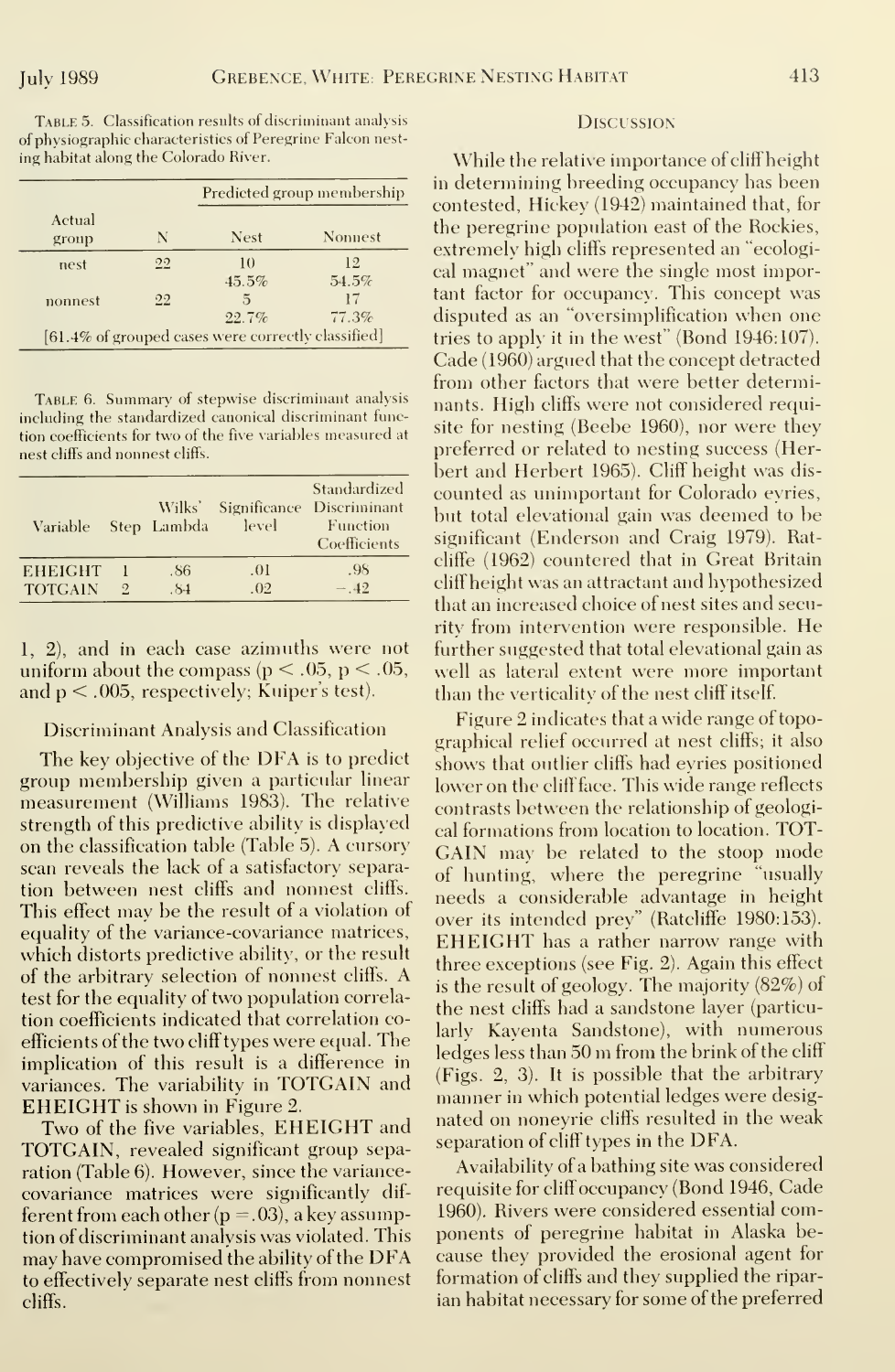

Fig. 2. Total elevational gain (TOTGAIN; X-axis) plotted against the distance from the cliff brink to the eyrie (EHEIGHT; Y-axis). The scales for both axes are in meters. Open circles represent nest cliffs, and closed circles represent nonnest cliffs. Those values separated from the main eluster of circles represent outliers.

prey (White and Cade 1971). Proximity to a perennial source of water was considered an attribute of most peregrine eyries (Porter and White 1973, Enderson and Craig 1979, Ellis 1984, White and Porter 1986), but the alleged property was not ubiquitous as suggested for Oregon (Gabrielson and Jewett 1940).

In our study, DWATER was biased in favor of nest cliffs that were confined to a river corridor, and the DFA suggests that this variable was not a significant predictor of cliff occupancy. Perhaps as additional nest cliffs within the Colorado Plateau are discovered, especially in side canyons of major river corridors, in Capitol Reef National Park, and in the San Rafael Reef, this variable will attain more predictive power.

In Alaska an avoidance of north-faeing cliffs was noted by Cade (1960). He hypothesized that this was an adaptive response to summer storms that approached from the north. Canadian nest sites had a predominantly southern or western exposure, and it was suggested that early snowmelt freed those cliffs for breeding use (Kuyt 1980). Porter and White (1973) found that most eyries in Utah were on east- or north-facing cliffs (data were heavily weighted by the large proportion of eyries in the northern half of Utah). They suggested this represented a directional preference for the avoidance of insolation. In Australia most nest sites faced north or west, but directional variations were not significantly different from random (Pruett-Jones et al. 1981). However, when cliffs were grouped as north facing or south facing, a significant preference  $(p < .01)$  for north-facing cliffs emerged, and exposure was significantly related to fledging success ( $p < .05$ ; Pruett-Jones et al. 1981). Climatic extremes were therefore postulated to cause the directional selection of the eyrie (Porter and White 1973, Pruett-Jones et al. 1981).

In Great Britain suitable nest cliffs faced all directions, and no directional preferences were detected (Ratcliffe 1962). Similarly, Colorado evries revealed no consistent directional pattern other than an avoidance of the southern quadrant (135–225°; Enderson and Craig 1979). Ellis (1984) found that Arizona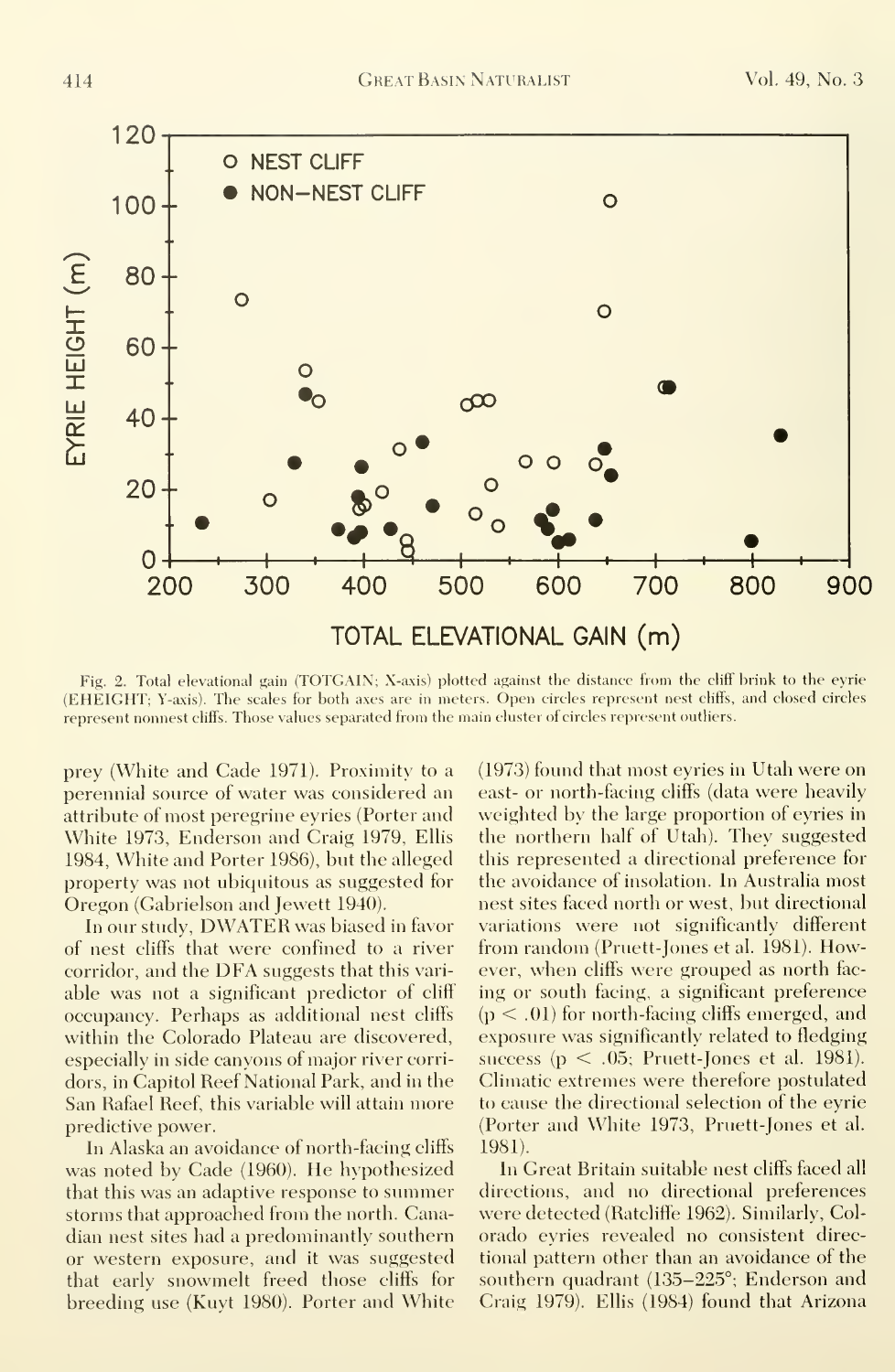

Fig. 3. View of cliff containing peregrine eyrie showing interface of Kayenta-Wingate Sandstone (arrow). The region of interface was also the region of eyrie placement.

nest cliffs faced predominantly north and west, with very few facing southward. However, when Ellis combined the Utah data (Porter and White 1973) with Arizona data, his resulting data indicated clearly that nest cliffs could face any direction. Ellis thus concluded that directional preference of cliffs could not be used as the sole criterion for occupancy even in a desert environment.

In our study nest cliffs had significant mean directions for both cliff and eyrie azimuths, and both were not uniformly distributed about the compass (Fig. 4). This implies a strong preference for the eastern quadrant (45-135°). However, our results are consis tent with Ellis's contention that cliff orientation (and in this study eyrie orientation as well) cannot be used by itself as a predictor of occupancy.

Based on observations of Golden Eagle (Aquila chrysaetos) mortality, Nelson (1969) hypothesized that peregrines were particularly vulnerable to insolation extremes be cause of their habit of late seasonal nesting. Evidence of heat stress in both adult and

nestling peregrines was noted at a south-fac ing eyrie in Alaska (Enderson et al. 1972). Golden Eagle eyries in Alaska and Utah re vealed statistically significant directional pref erences ( $p = .01$ ), south-southeast in the arctic and north-northwest in the Utah desert. These results implied an avoidance of cold and heat, respectively (Mosher and White 1976). Ellis (1984) suggested that composition and arrangement of a peregrine eyrie, rather than directional orientation, were dictated by total insolation. Williams (1984) demonstrated the existence of an eyrie microclimate for the Prairie Falcon (Falco mexicanus) at an eastfacing eyrie (95°) that presumably protected nestlings from ambient temperature ex tremes. Microclimate requirements should be progressively more exacting as the azi muth changed from east to south.

In our study 5 of 22 (23%) nest cliffs and their respective eyries were situated in the southern quadrant (Fig. 4). All 5 eyries were deeply recessed ledges, and 4 of 5 had a large rock on the brink of the eyrie, which provided additional shade (Fig. 5). The structure of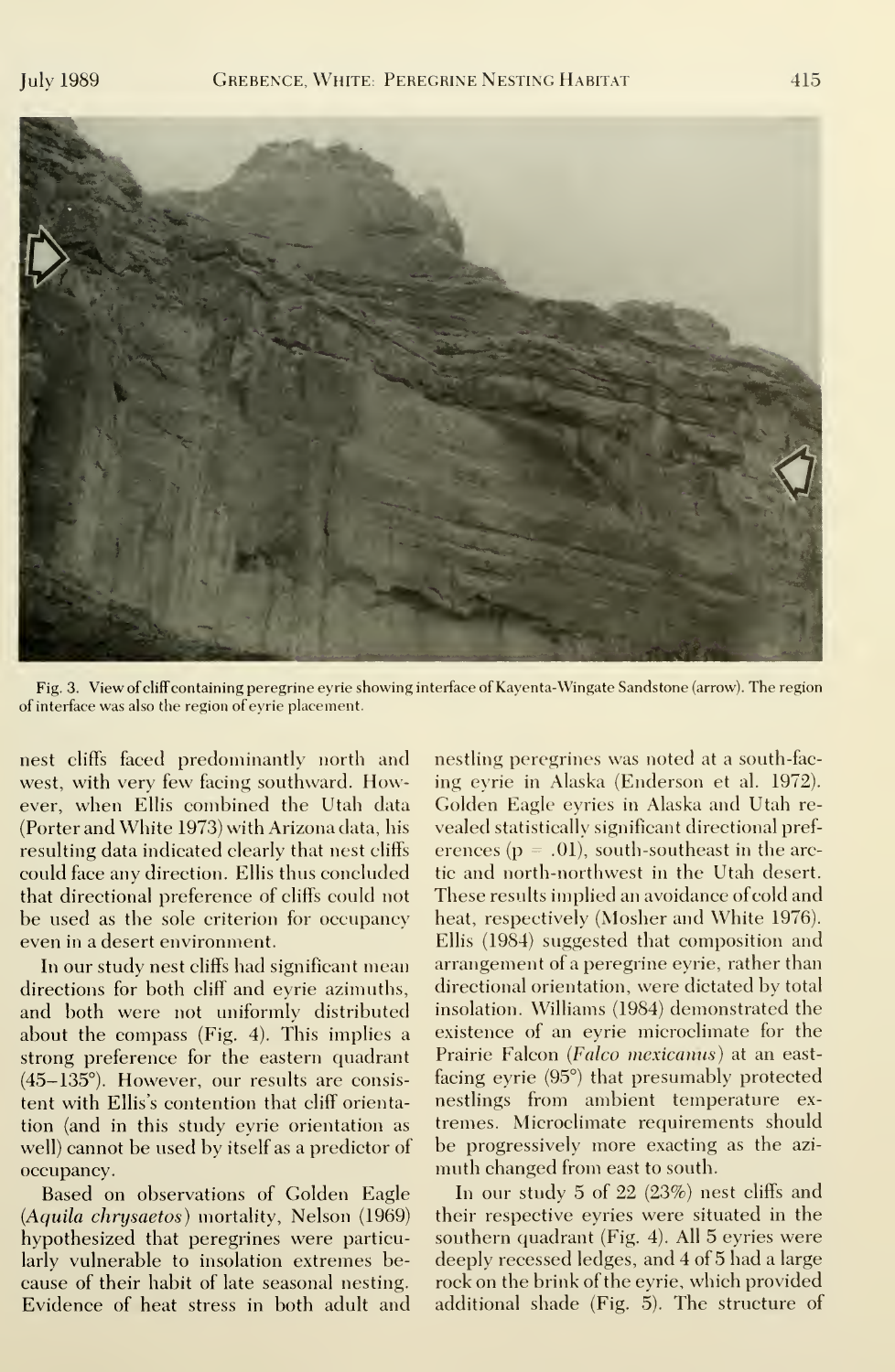

Fig. 4. Cliff and eyrie azimuths of nest cliffs (A) and nonnest cliffs (B) along the Colorado River and its tributaries 1986–88. Arrows on inner circles ( $N = 22$ ) indicate eyrie azimuths, and arrows on outer circles indicate cliff azimuths  $(N = 22)$ . Numerical values correspond to specific sites listed in Tables <sup>1</sup>and 2.

these south-facing eyries probably provided a microclimate that ameliorated total insolation and maintained a critical level of atmospheric humidity essential for successful hatching (Ratcliffe 1980), as 11 young fledged from these 5 sites (2.2 young/occupied site, unpublished data). These reproductive values compare favorably with normal fledging rates (Ratcliffe 1980). Fledging success at southern quadrant eyries in a desert environment implies that a similar microenvironment is realized within deeply recessed ledges such as those produced by northern and eastern cliff azimuths.

Additionally, desert environments fre quently have considerable wind. This is especially true in canyons. We were unable to measure the effect of wind, but it may also ameliorate temperatures and allow some oth erwise seemingly unsuitable cliffs to be used. Also, rain, especially when driven by prevailing winds, may influence the use of certain cliff facings or cliff and eyrie variables as shown in Australia (Olsen 1988). But, like wise, we gathered no data on this in our study.

Our results suggest that peregrines select eyries that ameliorate solar radiation in one of two ways: by selecting a cliff or eyrie with a northern or eastern azimuth, or by selecting an eyrie that nullifies insolation (e.g., deeply recessed ledges). The overall results of our study are in accord with the contention of Cade (1960:238) that "there is no very convincing evidence of so close a correlation between the physical characteristics of cliffs and the history of their occupancy by peregrines."

Finally, we conclude with three salient observations of the "red rock country" of the southern third of Utah: (1) Nest cliffs composed of all three sandstones of the Glen Canyon Group will usually have eyries situ ated in the Kayenta Sandstone. (2) Spacing regularity appears to be a useful attribute for locating additional nesting peregrines. So far, this spacing seems to be on the order of 6-14 km between sites. (3) Cliffs should not be excluded from a breeding survey because of a preconceived notion concerning azimuth.

#### **ACKNOWLEDGMENTS**

We thank D. A. Boyce, Jr., J. D. Brotherson, K. T. Harper, B. A. Maurer, and J. R. Parrish for helpful suggestions and criti cal review of earlier drafts of this manuscript. We are grateful to J. H. Enderson for the invitation to BLG to participate in the survey of Lake Powell and for his help in many ways. B. A. Maurer and W. H. Whaley assisted in data analysis. We also thank numerous per sonnel of the Park Service, the Bureau of Land Management, and the Utah Division of Wildlife Resources for technical and logistical assistance. Beatrice Grebence was a great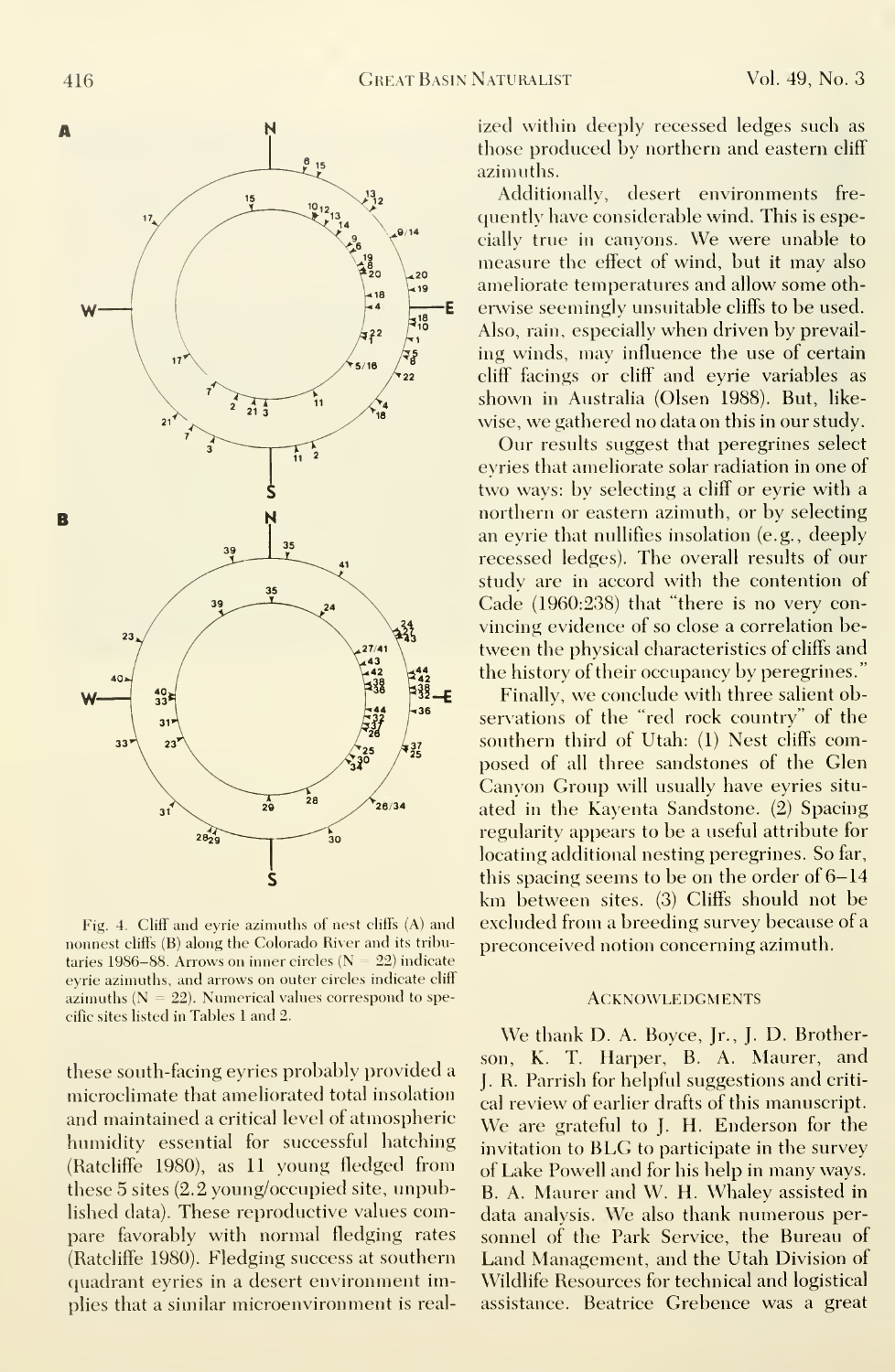

Fig. 5. Close up of a south-facing eyrie. Note the deep recess containing the eyrie (arrow) and large rock characteristic of eyrie ledges on south-facing cliffs.

help through all phases of the study. This work was supported by the Utah Division of Wildlife Resources and the Department of Zoology at Brigham Young University.

#### LITERATURE CITED

- Baars. D L 1972. Red rock country. Doubleday-Natural History Press, Garden City, New York. 279 pp.
- BEEBE, F. L. 1960. The marine peregrines of the northwest Pacific coast. Condor 62: 145-189.
- BOND, R. M 1946. The peregrine population of western North America. Condor 48: 101-116.
- CADE, T. J. 1960. Ecology of the peregrine and gyrfalcon populations in Alaska. Univ. California Publ. Zool. 63: 151-290.
- Conover, W. J. 1980. Practical nonparametric statistics. 2d ed. John Wiley and Sons, Inc., New York. 493 pp.
- Ellis, D. H 1982. The Peregrine Falcon in Arizona: habitat utilization and management recommendations. Inst. Raptor Stud. Res. Rep. 1. Oracle, Arizona. 24 pp.
- ENDERSON, J. H. 1984. Survey of Peregrine Falcons in National Park Service Lands, Region 5. Unpublished report NPS cont. CX-1200-5-A034. 26 pp.
- ENDERSON, J. H., AND G. R. CRAIG. 1979. Physical and biological analysis of Colorado peregrine nesting habitat. Colorado Div. of Wildl. Job Prog. Rep. Unpublished manuscript. 24 pp.
- ENDERSON, J. H., AND M. N. KIRVEN. 1983. Flights of nesting Peregrine Falcons recorded by telemetry. Raptor Res. 17: 33-37.
- ENDERSON, J. H., S. A. TEMPLE, AND L. G. SWARTZ. 1972. Time-lapse photographic records of nesting Peregrine Falcons. Living Bird 11: 113-128.
- Ferguson-Lees, <sup>I</sup> J. 1951. The peregrine population of Britain, parts I and II. Bird Notes 24, 200-205, 309-314.
- Flowers. S. 1959. Ecological studies of flora and fauna in Glen Canyon. Univ. of Utah Anthrop. Papers No. 40. Glen Canyon Series No. 7: 21-72.
- FOSTER, R H 1968. Distribution of the major plant communities in Utah. Unpublished dissertation, Brigham Young University, Provo, Utah.
- Fyfe, <sup>R</sup> W , S. A. Temple, andT. J. Cade. 1976. The <sup>1975</sup> North American Peregrine Falcon Survey. Canadian Field-Nat. 90: 228-273.
- Gabrielson, I. N., and S. G. Jevvett. 1940. Birds of Oregon. Oregon State Monogr. , Stud, in Zool. 2., Oregon State College, Corvallis.  $xx + 650$  pp.
- Herbert. R A., and K. G. Skelton Herbert. 1965. Behavior of Peregrine Falcons in the New York City region. Auk 82: 62-94.
- Hickey, J. J. 1942. Eastern population of the Duck Hawk. Auk 59: 176-204.
- Hintze, L. F. 1973. Geologic history of Utah. Brigham Young Univ. Geol. Stud. 20(3). 181 pp.
- Kuyt, E. 1980. Distribution and breeding biology of raptors in the Thelon River area, Northwest Territories, 1957-1969. Canadian Field-Nat. 94: 121-130.